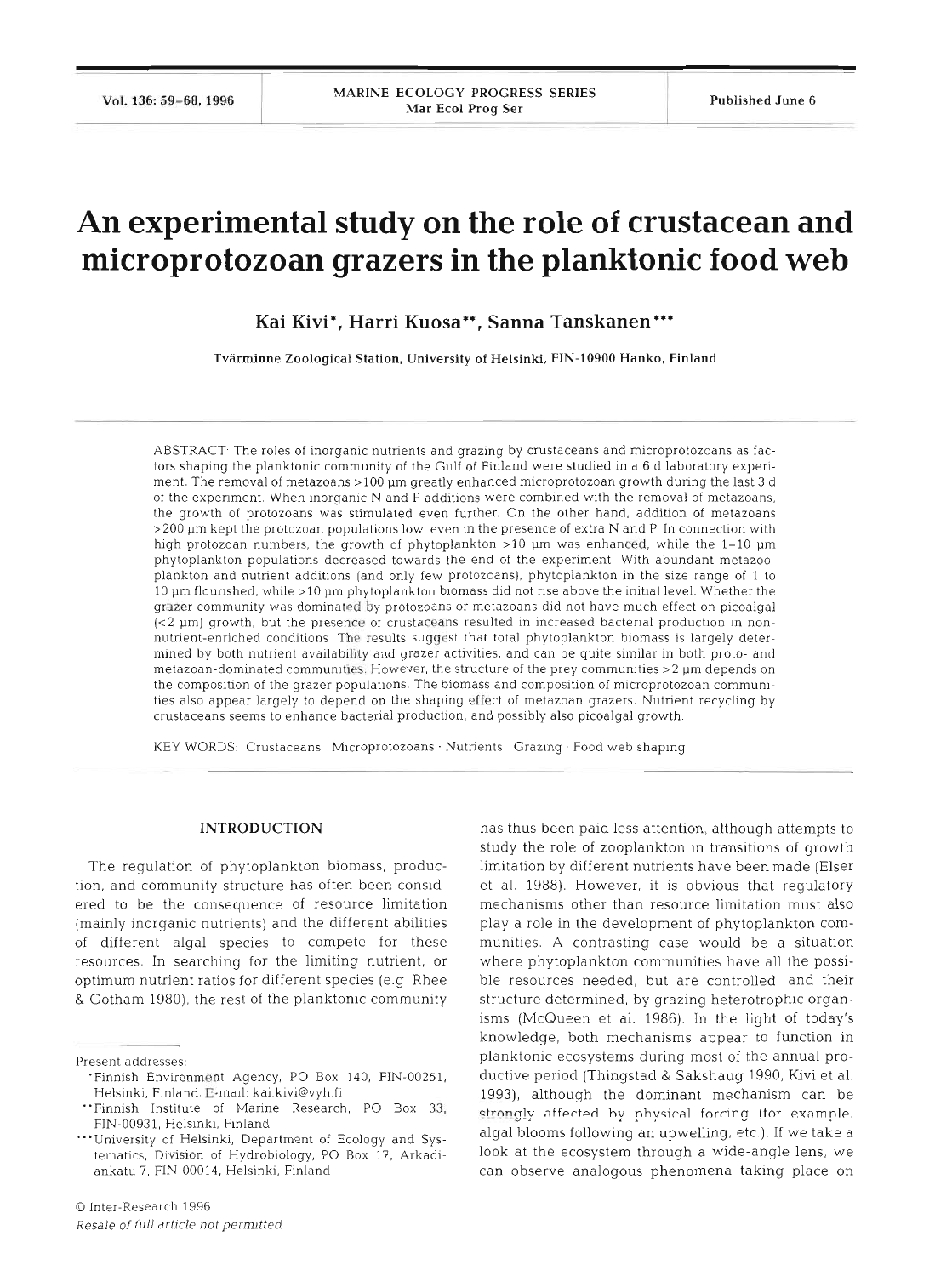different trophic levels. For example, nanoflagellates are the limiting resource for microciliate growth (Rassoulzadegan et al. 1988), whereas ciliate production and community structure are under strict control of copepods (Nielssen & Kiørboe 1994), whose production in turn seems to be regulated both by availability of phytoplankton suitable as food and also by ciliates, which as the go-betweens transform flagellate carbon to an edible form for copepods. This leads to the modern concept of planktonic food webs, where the socalled grazing chain (sensu Steele 1974) and the microbial loop intertwine, so that both limiting and controlling mechanisms are at work simultaneously (e.g. Sherr & Sherr 1988).

The aim of this study was 2-fold: first, in experimental ecosystems we studied the effect of inorganic nutrient enrichment on the phytoplankton community in the absence of metazoans with initially few microprotozans present. Second, we tried to assess Lhe effect of adding large numbers of metazoan grazers to nutrientenriched and non-enriched tanks, and to trace the outcome of this manipulation under different nutritional conditions. This framework also enabled us to examine differences at lower trophic levels in planktonic communities, regulated by either crustacean or microprotozoan grazing In addition to these main objectives, we also tried to estimate microprotozoan and copepod grazing impact on the phytoplankton populations. In this paper, we attempt to give a general picture on how the planktonic communities in the 4 different tanks developed during 6 d, and also present the effects of the treatments on the function of the experimental ecosystems.

## MATERIALS AND METHODS

The experiment was conducted in 4 transparent acrylic tanks at a steady 18°C and 18 h light/6 h dark circadian light cycle. The illumination was adjusted to correspond to the light levels at approximately 5 m depth (100  $\mu$ E cm<sup>-2</sup> s<sup>-1</sup>). First, 100 l of surface seawater was poured into each tank through a 100 µm plankton net to remove metazoan plankton. The manipulations used were phosphate  $(PO_4^{3-}P)$  and ammonium (NH<sub>4</sub><sup>+</sup>-N) additions of 20 and 100  $\mu$ g l<sup>-1</sup>, respectively, and the addition of ca 100-fold concentration (compared to that of natural) of  $>$  200  $\mu$ m metazooplankton (experimental design in Table 1). The water for the experiments was collected in the evening of **7** September 1993 off Tvarminne LAngskar (59" 49' N, *23"* 17' E), on the SW coast of Finland. Nutrient and zooplankton additions, as well as the first sampling, took place the next morning at 9:00 h, which was also the time for the subsequent samplings. **A** second nutrient addition

(similar to the first) was performed on Day 3 of the experiment; zooplankton was added only on Day 1 The water in the tanks was thoroughly mixed after additions and prior to samplings.

Chlorophyll a (chl a) was measured from 3 different size-fractions  $\left($ <1  $\mu$ m, <10  $\mu$ m, and total, i.e. unfractionated). Nuclepore polycarbonate filters were used for the fractionation. Two replicate samples of 250 m1 from each fraction were filtered with Whatman GF/F glassfiber filters. The samples were ultrasonicated for 10 min, and then extracted in 20 m1 plastic scintillation vials with 10 m1 of 94% ethanol at room temperature and darkness for 24 h. The concentration of chl a was measured with a Shimadzu UV-2101 PC spectrophotometer.

For primary production measurements, the samples were fractionated  $\left($  <1  $\mu$ m, <10  $\mu$ m, and total) through Nuclepore filters prior to the incubations. Three light replicates and 1 dark sample were incubated for 3 h under the same conditions as the tanks. The incubations were started by adding 1  $\mu$ Ci of NaH<sup>14</sup>CO<sub>3</sub> (<sup>14</sup>C-Centralen, Denmark) in the 20 m1 incubation vials, and they were terminated by 100 p1 additions of 38% formaldehyde. From here on, the procedure followed the method of Niemi et al. (1983). HiSafe 3 (Wallac, UK) was used as the scintillation cocktail, and the radioactivity was measured with a Rackbeta 1215 liquid scintillation counter (Wallac, Finland) by the external-standard channel ratio method. Dark values were subtracted from the corresponding averages of the 3 light replicates. Dissolved inorganic C was measured with an Elektro-Dynamo carbon analyzer (Laitila. Finland).

Bacterial production was assessed by using the tritiated thymidine incorporation method (Fuhrman & Azam 1982). Triplicate 20 m1 samples were incubated for 1 h under the previously mentioned constant conditions with 10 nM of [methyl- ${}^{3}H$ ] thymidine (specific activity 1.0 mCi  $ml^{-1}$ , Amersham, UK). One pre-killed blank was used for every 3 replicates. In a preliminary experiment, the saturating concentration for thymidine incorporation rate was found to be 5 nM or less. Trichloroacetic acid (TCA) extraction, radioactivity

Table 1 The **22** experimental design. The water in all tanks was pre-filtered through a 100 um sieve. +: manipulation performed,  $-$ : no manipulation. The manipulations: NP: nutrient addition;  $Z$ : addition of  $>$  200  $\mu$ m zooplankton

| Tank | NP           |  |
|------|--------------|--|
|      | _____<br>$-$ |  |
|      |              |  |
|      |              |  |
|      |              |  |
|      |              |  |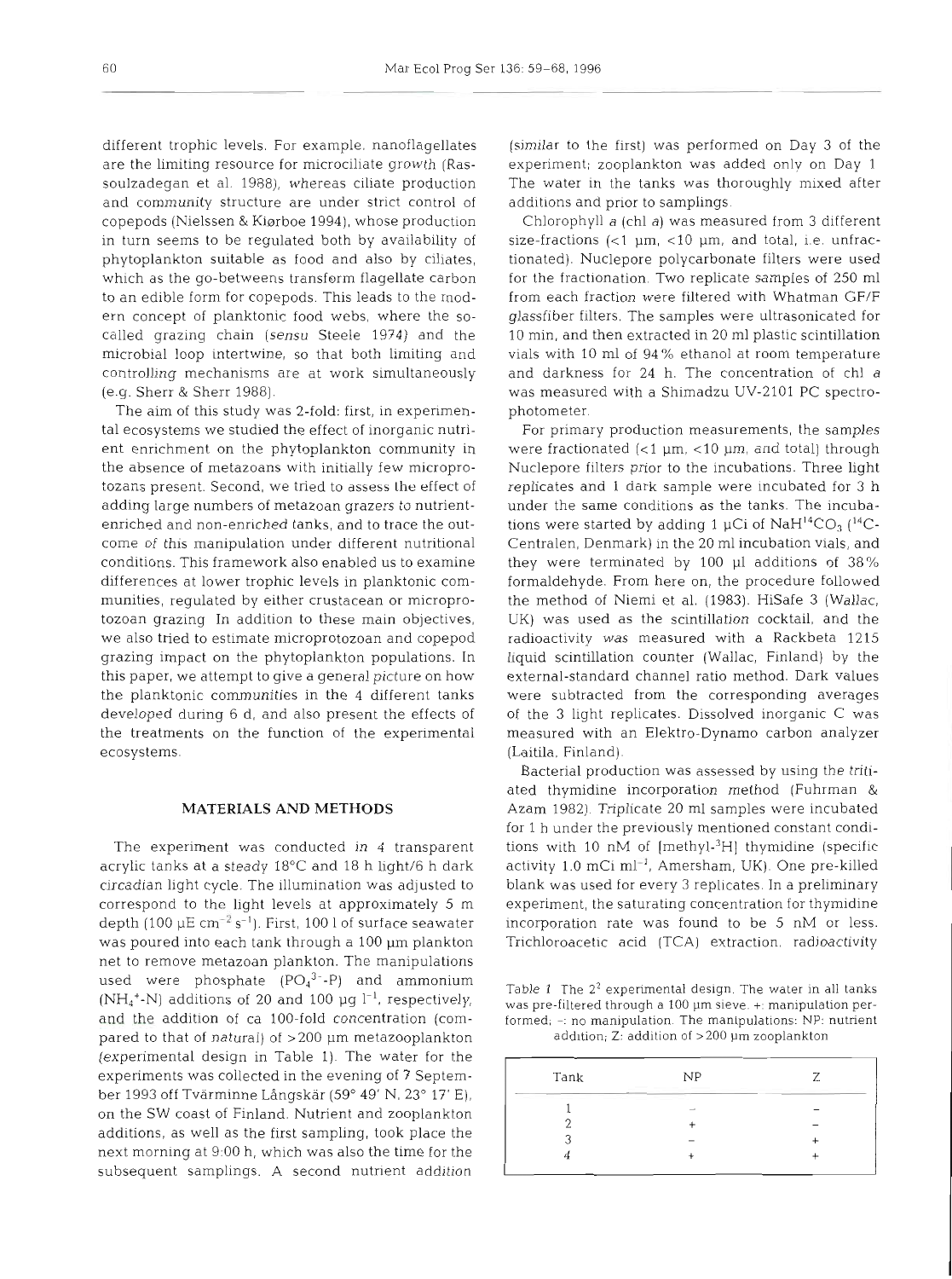measurements and production calculations were performed as in Kivi et al. (1993).

Picoplanktonic algae were enumerated by epifluorescence microscopy according to Haas (1982). Their carbon content was estimated by using a conversion factor of 0.22 of cell biovolume (Børsheim & Bratbak 1987). Enumeration of microprotozoa and metazooplankton, and the qualitative examinations of phytoplankton were done with Leitz inverted microscopes according to the Utermohl (1958) method. Phytoplankton and microprotozoa were preserved with acid Lugol's solution; metazoans were fixed with formaldehyde (4 % final concentration).

The organic C content of microprotozoa was estimated by using previously measured biovolumes (Kivi unpubl.), and a conversion factor of 0.11 (Edler 1979). For metazoans, we used the standard biovolume values of the Finnish Institute of Marine Research. These biovolumes were converted to organic C values using a factor of 0.06 (Mullin 1969). In order to assess correspondence between estimated and measured C contents, we made direct measurements of *Acartia bifilosa*  and *Bosmina coregoni maritima* according to the method of Latja & Salonen (1978) using the Elektro-Dynamo carbon analyzer.

Ciliate grazing was studied by using wheat starch particles as a tracer food source (Kivi & Setala 1995). In the experiments, samples from Tanks 1 and 2 were put into 2 l polycarbonate bottles. Starch particles  $<$  40  $\mu$ m were added into the bottles to reach a concentration of  $10^6$  l<sup>-1</sup>. The samples were incubated for 10 min in a 18°C water bath, after which a 500 m1 subsample was fixed with acid Lugol's solution. Clearance rates for different food particle sizes were computed from the ingestion rates obtained by counting and sizing the particles inside the ciliate cells. These rates were, in turn, used in estimating the impact of ciliate populations on their prey items.

Grazing experiments with metazooplankton were limited to adult females of *Acartia hifilosa.* The biomass of the species corresponded to ca 30% of the biomass of the added metazoans. Their grazing was studied by using an application of the gut chlorophyll *<sup>a</sup>* content method (Mackas & Bohrer 1976, Kiørboe et al. 1982) wlth 4 algal species *(Synechococcus* sp., *Nannochloropsis* sp., *Pavlova lutheri,* and *Brachiomonas* sp.) of different sizes from cultures used as food. Thirty individual copepods were placed in 1 1 Erlenmeyer flasks with 500 m1 of filtered seawater (Whatman GF/F). Algae from the cultures were added to reach a chl *a* concentration of 5 to 10  $\mu$ g l<sup>-1</sup>. The flasks were  $\frac{1}{2}$  incubated at 18°C for 3 h while attached to an automatic shaker (50 rpm). After this, the water from each experimental unit was poured through a 100 µm filter, and the animals recovered on the filter were counted.

The 100 um filters, with the copepods on them, were put into plastic 20 m1 scintillation vials, and 10 m1 of 94 % ethanol was added. The vials were ultrasonicated for 10 min in order to break down the animals and the algal cells in their guts. The samples were left to extract overnight in the dark (at room temperature), and the chl a measurements were taken the next day with a Shimadzu RF-5000 spectrofluorometer.

## **RESULTS**

#### **Bacterial production**

The results of the bacterial production measurements are presented in Fig. 1A. In Tank 1, the thymidine uptake of the bacteria remained at the initial level during the whole experiment, whereas in Tank **3,** it was somewhat elevated in the middle of the experiment, but returned back to the starting value at the end of the experiment. In Tanks 2 and 4 (with the nutrient additions) bacterial production had already increased almost 150% on Day 3 of the experiment, and remained at this high level until the end.



Fig. 1 Bacterial production (A) and development of picocyanobacteria biomass (B) during the experiment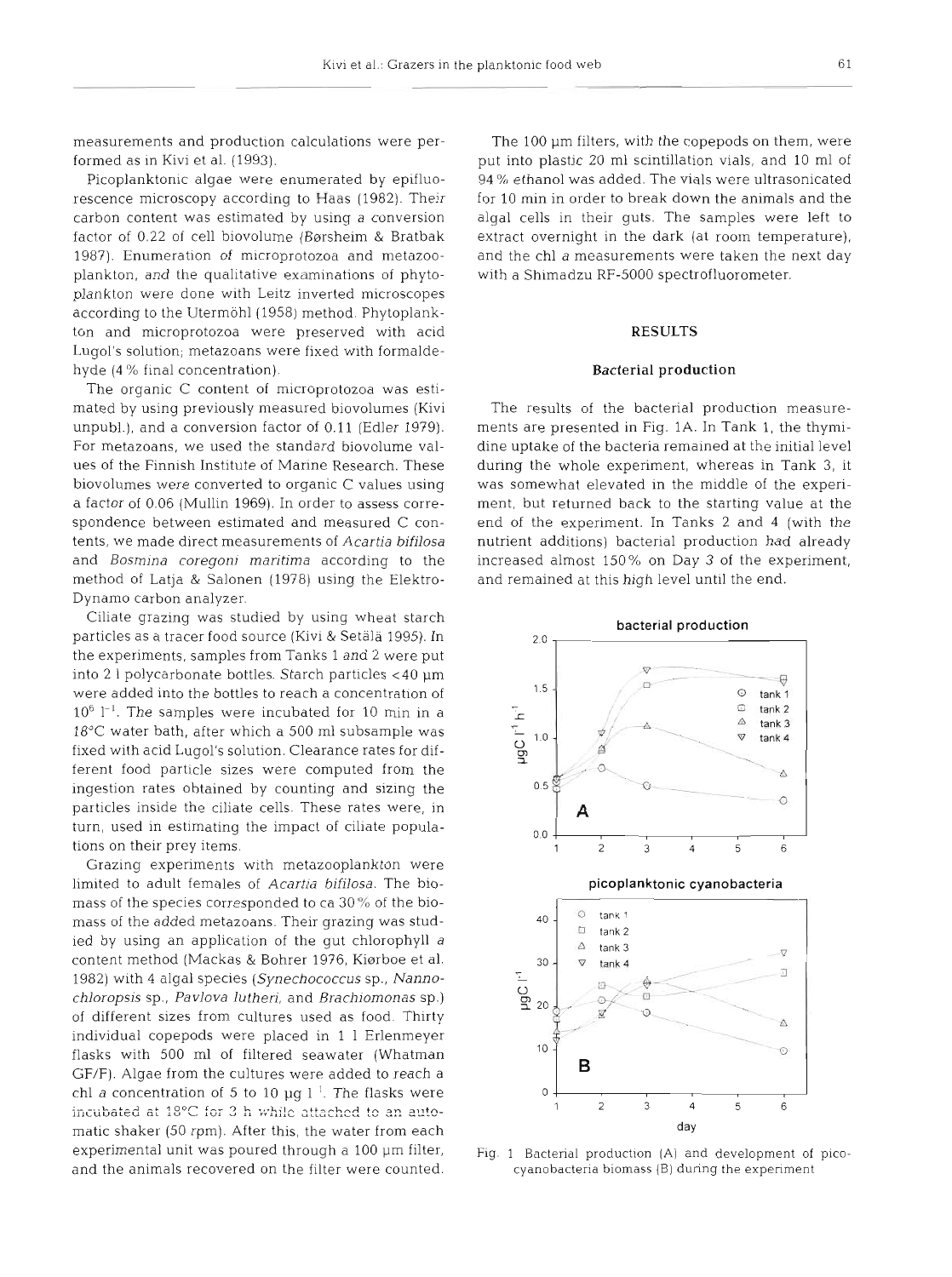

Fig. 2. Development of phytoplankton primary production (<1, 1-10  $\mu$ m, and  $>$  10  $\mu$ m) in the 4 tanks during the experiment

#### Picoplanktonic cyanobacteria

The development of picoplanktonic cyanobacteria biomass resembled that of bacterial production (Fig. **1B).** The main differences started to show on Day 3 of the experiment, when the cell numbers in Tank 1 started lagging behind the others. On the final day, the pattern was similar to that of the bacteria: the cell numbers in Tanks 2 and 4 had increased at least 2-fold from the initial numbers, whereas in the 2 other tanks, with no nutrient additions, the numbers had declined (in Tank 1 even below the starting level).

# Primary production, chl a, and phytoplankton

In the beginning of the experiment, primary  $\frac{3}{2}$  + 15<br>roduction levels in all tanks were rather high  $\frac{9}{2}$  + 16 production levels in all tanks were rather high (ca 15  $\mu$ g C l<sup>-1</sup> h<sup>-1</sup>). In Tanks 1 and 3, the development followed similar courses during the whole experiment (Fig. 2). In these tanks, there were no notable differences among the *3* phytoplankton size-fractions: from the high initial level, the primary production rapidly 25 25 declined during the first 24 h down to less <br>than 5  $\mu$ g C l<sup>-1</sup> h<sup>-1</sup>, and remained low during  $\frac{c_0}{2}$  15<br>the rest of the experiment. In Tanks 2 and 4  $\frac{a_0}{2}$  10<br>the succession was quite different. In Tank 2 than 5 µg C l<sup>-1</sup> h<sup>-1</sup>, and remained low during  $\frac{1}{2}$  15 the rest of the experiment. In Tanks 2 and 4  $\frac{2}{5}$  10 the succession was quite different. In Tank 2, the production in the 1-10 pm fraction inexperiment, the production in the  $>10 \mu m$ 

in Tank 4 followed its own pattern: there were no large changes from the initial situation, with the exception of the increase in production in the 1-10 pm fraction towards the end of the experiment.

Total chl a level was initially at a medium level (ca  $7 \mu g l^{-1}$ ). In Tanks 1 and 3 no remarkable changes took place in the 3 fractions during the experiment, with the exception of the  $<$ 1  $\mu$ m fraction, the relative proportion of which was higher in Tank **3**  than in Tank 1 from Day 2 on (Fig. 3). In Tank 2, there was a 3-fold increase during the first day, especially in the  $1-10 \mu m$  fraction. After this, the total chl a remained on a high level, but this was mainly due to the increase in the largest fraction, which compensated for the losses in the 1-10 pm fraction. In Tank 4, the total chl a slowly increased towards the end of the experiment, but here the cause was the growth of phytoplankton in the 1-10 pm fraction. No large

changes in the smallest  $( $1 \mu m$ ) fraction were observed$ in any of the tanks during the experiment.

The phytoplankton communities in the tanks consisted mainly of flagellates in the  $1-10$   $\mu$ m size class (Pyramimonassp., Cryptomonas sp. and a multitude of unidentified prymnesiophytes). In the  $>10$   $\mu$ m size class, the most numerous phytoplankters were Eutreptiella *gym*nastica, some dinoflagellates (Katodinium sp., and the relatively large Dinophysis acuminata), and some centric diatoms, like the large Coscinodiscus granii.



fraction slowly increased. Primary production Fig. 3. Development of chl a in the 4 tanks during the experiment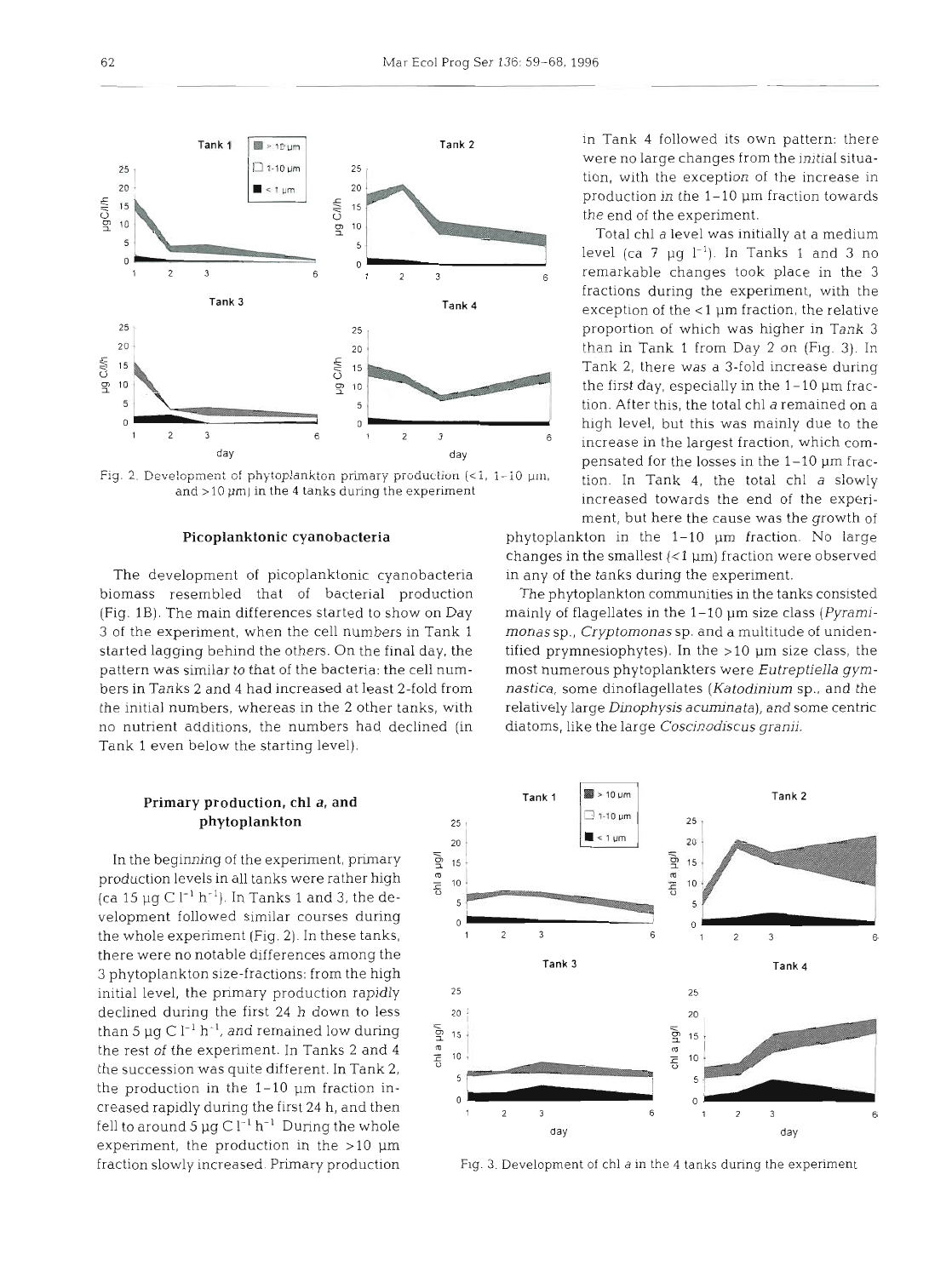#### Microprotozoa

During the first 3 d of the experiment, microprotozoan (ciliates and heterotrophic microflagellates) biomass was low (ca 50  $\mu$ q wet wt l<sup>-1</sup>, corresponding to about 5  $\mu$ g C l<sup>-1</sup>). The community consisted mainly of tintinnids (Tin tinnopsis lobiancoi, *T.* brandti, and Leprotintinnus bottnicus) and heterotrophic microflagellates (the overwhelming majority of which were of the ca 30 µm ebridian species Ebria tripartita). The situation changed rapidly during the next 3 d (Fig. 4). In Tanks 1 and 2, where no metazooplankton was added, the microprotozoan growth accelerated tremendously. This huge growth was accompanied by a total shift in the community structure. In Tank 2, where the growth was most pronounced, we calculated total population growth rates of  $\mu = 1.29$  d<sup>-1</sup>, which corresponds to a 48-fold Increase during the

last 3 d. The growth in Tank 1 was approximately half The microprotozoan community development in hadium, and Strombidium had a major role. The remained approximately at the same level during the



Fig. 4. Microprotozoan biomass and the succession of species groups during the experiment. Note the different scales in the upper and lower figures

| Main group                                                           | <b>Species</b>               | Ind. $l^{-1}$  | <b>Biomass</b><br>$(\mu q l^{-1})$ |  |  |
|----------------------------------------------------------------------|------------------------------|----------------|------------------------------------|--|--|
| Rotatoria                                                            | Synchaeta baltica            | 16             | 32                                 |  |  |
|                                                                      | Asplanchna priodonta         | 2              | 40                                 |  |  |
|                                                                      | Keratella cochlearis         | 2              | 0.15                               |  |  |
|                                                                      | K. cruciformis               | 2              | 0.15                               |  |  |
|                                                                      | K. quadrata                  | 40             | 8                                  |  |  |
| Cladocera                                                            | Bosmina coregoni maritima    | 342            | 3352                               |  |  |
|                                                                      | Daphnia cucullata            | 2              | 40                                 |  |  |
|                                                                      | Pleopsis polyphemoides       | 14             | 168                                |  |  |
| Copepoda/Calanoida                                                   | Acartia bifilosa adults      | 58             | 4640                               |  |  |
|                                                                      | Copepodites IV-V             | 226            | 4520                               |  |  |
|                                                                      | Copepodites I-III            | 106            | 1113                               |  |  |
|                                                                      | Nauplii                      | 8              | 8                                  |  |  |
|                                                                      | <i>Eurytemora</i> sp. adults | 12             | 924                                |  |  |
|                                                                      | Copepodites IV-V             | 16             | 320                                |  |  |
|                                                                      | Copepodites I-III            | 2              | 21                                 |  |  |
|                                                                      | Nauplii                      | $\Omega$       | $\Omega$                           |  |  |
| Copepoda/Cyclopoida                                                  | Nauplii                      | $\overline{2}$ | $\overline{2}$                     |  |  |
| Cirripedia                                                           | Balanus improvisus nauplii   | 6              | 11                                 |  |  |
| Metazoan total biomass: 15.2 mq wet wt $l^{-1}$ or 915 µq C $l^{-1}$ |                              |                |                                    |  |  |

Table 2. Numbers of individuals and biomasses ( $\mu$ g wet wt  $l^{-1}$ ) of the metazooplankton added in Tanks 3 and 4

of this In these 2 tanks the tmtinnid-dominated com- Tanks 3 and 4, with the added metazoans, was quite munity transformed into a domain of aloricate ciliates, different from that in Tanks 1 and 2 (Fig. 4). In Tank 3, where oligotrichs of the genera Lohmanniella, Strobi- with no added nutrients, microprotozoan biomass

> whole period. In Tank 4, on the last day, a clear tripartita seemed to survive metazooplankton grazing, and during the last 3 d in Tank 4, to reach 100  $+$  ciliates in Tank 2 ( $\mu$  = 1.13 d<sup>-1</sup>).

## Metazoan plankton

As practically all metazooplankton were removed by the 100 pm sieve, the only metazoans present in the experiment were those added to Tanks 3 and 4 (we did not observe any metazoans except a couple of specimens of tiny Synchaeta spp. in the samples from Tanks 1 and 2). The method of catching the zooplankton to be added (200 pm plankton net) almost completely eliminated all other zooplankton but crustaceans. The result of this procedure can be examined in  $Table 2$ , where the numbers of different meta zoans (sampled from Tank 4) are shown. Only 7.8% of all individuals were rotifers; all the rest represented different crustacean taxa. Metazoans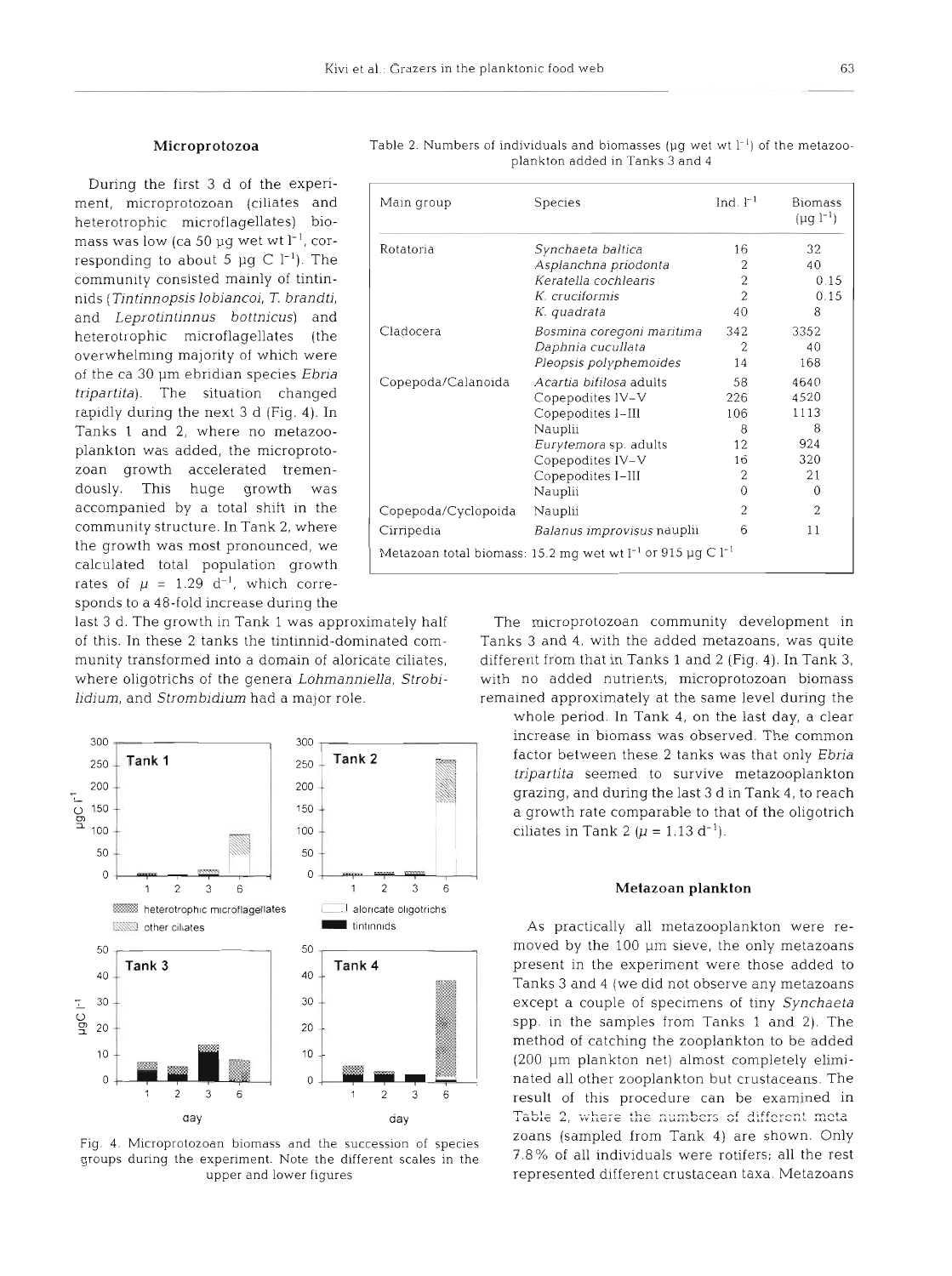were sampled only once, In the beginning of the experiment, because we expected no dramatic changes in their numbers during the 6 d period. The biomass of the added metazoans was calculated at the starting point (15.2 mg wet wt  $l^{-1}$ , corresponding to 912 µg C  $1^{-1}$ ), using partially volume-based organic carbon estimates; for Acartia bifilosa and Bosmina c. maritima actual carbon measurements were used.

## Microprotozoan and copepod grazing experiments

Microprotozoan grazing experiments were conducted on Days 1, 2, 3, and 6 from Tanks 1 and 2. The results of the uptake of different particle sizes were pooled in 5 size classes, according to the 5 dominant algal groups or species present in the tanks (Table 3).

The water volume cleared by the microprotozoans in the 5 particle size classes as a percentage of total water volume in the Tanks 1 and 2 is presented in Fig. 5. As there was practically no change in the microprotozoan communities during the first **3** d, the clearance rate results for these days are averages. In both tanks, the high protozoan growth between Days 3 and 6 had a clear effect on the clearance rates. During Days 1 to 3, the water volume cleared by microprotozoans varied in the 2 tanks between 5 and 12%  $d^{-1}$ , whereas on Day 6, the corresponding variation was between 25 and 559% (depending on the particle size class). The prevailing tintinnid community on Days 1 to 3 did not have a distinct selectivity pattern between particles from 2.8 to 21 pm. On the other hand, on Day 6, when the community had undergone the drastic change towards the dominance of aloricate oligotrich ciliates, there was a clear pattern in grazing on the 5 particle size classes, so that the greatest percentage of water cleared was observed in the smallest size class. With growing particle size, the cleared water volume diminished steadily, being less than 100% in the largest size class in both tanks.

The results of the crustacean feeding experiments are presented in Table 4. In general, the copepods were not feeding very actively on the food items

Table 3. The main representatives of the dominant algae and heterotrophic flagellates in the size classes corresponding to those of the microprotozoan clearance percentages (Fig. 5)

| Size class (um) | Dominant representative  |  |
|-----------------|--------------------------|--|
| $2.8 - 5.6$     | Unidentified flagellates |  |
| $5.6 - 7.0$     | Pyramimonas sp.          |  |
| $7.0 - 9.8$     | Cryptomonas spp.         |  |
| $9.8 - 12.6$    | Katodinium rotundatum    |  |
| $12.6 - 21.0$   | Eutreptiella sp.         |  |



Fig. 5. Oligotrich ciliate clearance rates in Tanks 1 and 2, expressed as the % of water volume cleared of particles in the 5 size classes in **24** h. The values from Days 1 to 3 are averages. Note the logarithmic scale on y-axis. If divided by 100, the clearance percentages also express instant mortality rates (dimensionless) of the different prey size classes (see Sterner 1989)

offered (see 'Discussion'). The highest grazing rates were observed with Brachiomonas sp., the largest of the algae used. The relatively high grazing rates on the minute Synechococcus sp. may be connected with the tendency of the individual  $<$ 1  $\mu$ m cells of this picoplanktonic cyanobacteria to clump together in cultures, thus forming aggregates that can be retained on the calanoid sieving appendages. The calculated clearance rates for Acartia bifilosa (average clearance rate on *Brachiomonas* sp. 23 µl ind.<sup>-1</sup> h<sup>-1</sup>, maximum rate 48 µl ind.<sup>-1</sup> h<sup>-1</sup>) from these experiments appeared to be quite low compared to those from other studies (e,g. Deason 1980), with a difference of at least an order of a magnitude. If we apply the average clearance rate to all copepodite (I to VI) stages of both **A.**  bifilosa and Eurytemora sp., they were able to sweep 23.2 % of the water volume clear of suitable food particles in 24 h. To estimate the grazing impact of Bosmina c. maritima, we used the clearance rate of 66  $\mu$ l ind.<sup>-1</sup>  $h^{-1}$ , measured by DeMott (1986), with the result that the *B. c. maritima* population could go through  $53.2\%$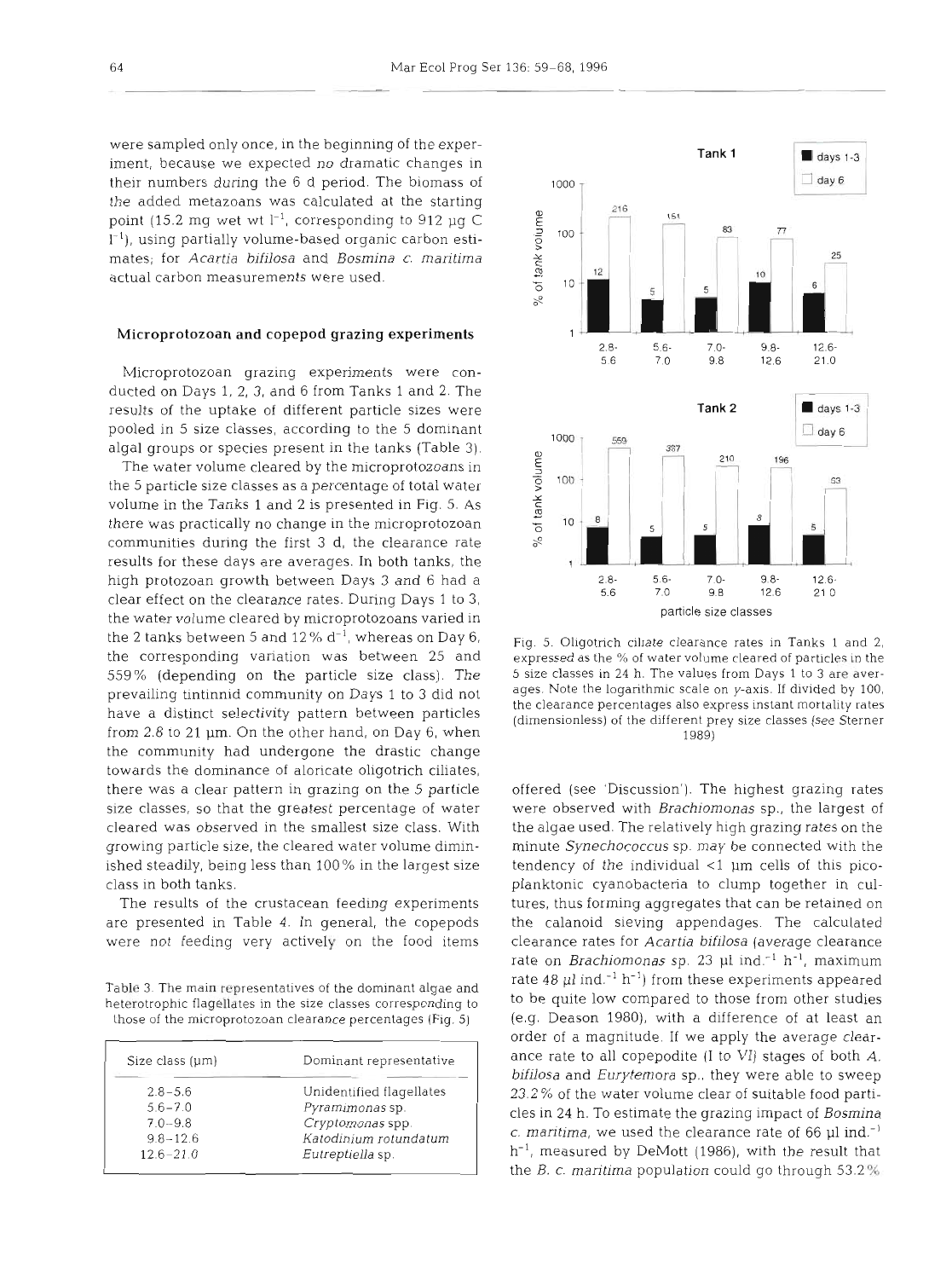Table 4. Acartia *bifilosa.* The results of grazing experiments based on gut chl a content measurements with adult females (30 ind./500 ml). The chl a values are given for 24 h, as ng  $I^{-1}$ or ng ind.<sup>-1</sup> Tot. chl a ng eaten  $l^{-1}$  total amount of chlorophyll a eaten  $I^{-1}$  during the experiment; chl a ng ind.<sup>-1</sup>: chl a eaten by 1 individual during the experiment, no.: number of experiments

| Food                | (num)   | Size Tot. chl ang Chl ang<br>eaten $l^{-1}$ | $ind-1$       | No. |
|---------------------|---------|---------------------------------------------|---------------|-----|
| Synechococcus sp.   | $\lt1$  | $44.8 \pm 12.9$                             | $1.6 \pm 0.5$ | 4   |
| Nannochloropsis sp. | $1 - 2$ | $11.8 \pm 0.8$                              | $0.4 \pm 0.0$ | 2   |
| Pavlova sp.         | ca 5    | $23.3 \pm 6.3$                              | $0.8 + 0.2$   | 3   |
| Brachiomonas sp.    | >10     | $81.5 \pm 48.0$                             | $2.8 \pm 1.7$ | 5   |

of the water volume daily. Altogether, according to these estimates, the crustacean populations were able to clear 76.4 % of the water volume daily (the contribution of naupliar stages and rotifers being negligible).

# **DISCUSSION**

# Regulation of primary production and phytoplankton standing stocks

In our experiment, the Tanks 1 and 3 represented the oligotrophic state prevailing in the Gulf of Finland throughout most of the phytoplankton growth season, with the exception of early spring (the nutrients having accumulated since autumn) and the occasional summer upwellings, which bring inorganic nutrients to the surface layer (Niemi 1973). In the beginning of the experiment, the inorganic N and P concentrations were obviously high enough to maintain rather high primary production (Fig. 2). However, in the tanks with no nutrient additions, overall primary production levels dropped drastically during the first 24 h of the experiment. At least in Tank 1 this decrease could be interpreted as a sign of rapid inorganic nutrient depletion. In this tank, only protozoan grazers were present, and their numbers were low during the first 3 d. Hence, the decline in primary production can not be attributed to extensive protozoan grazing, but seems to be the consequence of nutrient depletion. In Tank 3, with the high metazoan numbers, nutrient recycling should have been effective enough to provide phytoplankton with better growth conditions than in Tank 1, where the few protozoans probably had a negligible contribution to nutrient recycling during the first 3 d. However, the  $r_{\text{unit}}$  similar primary productivity decline patterns in Tanks 1 and 3 support the conclusion that phytoplankton production in the  $>1$  µm compartments was mainly limited by nutrient availability.

There were few changes in chl a concentrations during the 6 d of the experiment in the non-enriched tanks (Fig. 3). Total chl a remained at the initial level in both tanks, but in Tank 3, the chl  $a$  in the  $\lt 1$  µm fraction contributed significantly more to the total concentration than in Tank 1. This, again, may be interpreted as an indication of the minute algae being an unavailable food resource for metazoans. Day 6, the highest chl a concentrations in tank 3 were recorded in the 1-10  $\mu$ m fraction, whereas in Tank 1, approximately 50% of chl a was found in this fraction, and practically all the rest in the >l0 pm fraction. These results suggest that the considerable increase in microprotozoan populations in Tank 1 mainly utilized the 2 lower fractions as their food, while in the metazoan-dominated Tank 3, the grazing pressure was highest towards the  $>10 \mu m$ phytoplankton.

In the nutrient-enriched tanks (2 and 4) the development of both primary production and chl a followed different patterns, and also deviated significantly of those in Tanks 1 and **3.** In Tank 2, the nutrient additions clearly enhanced phytoplankton growth during the first 24 h; this can be seen in the 4-fold increase in total chl a and also in some enhancement of primary production. The fast growth of phytoplankton in the 1-10 im fraction apparently reflects both the low microprotozoan grazing pressure in this tank, and the ability of this phytoplankton fraction (mostly flagellated cells) to quickly take advantage of the nutrient enrichments. As towards the end of the experiment  $phytoplankton > 10 \mu m$  became the dominant fraction, it may be taken as further proof of the fast-growing protozoan populations utilizing mainly  $<$ 10  $\mu$ m organisms as their food. In Tank 4 (Figs. 2 & 3), the changes in phytoplankton growth were more gradual, the most notable being the increase of the 1-10 pm phytoplankton, in spite of the high numbers of crustaceans present. It seems evident that some organisms in this size class escaped metazoan grazing, and were able to gain from both nutrient enrichments and enhanced nutrient recycling by the metazoans. Phytoplankton  $>10$  µm was not able to gain notably from the nutrient additions (as it did in Tank 2), probably due to its being the main food for the crustaceans.

#### Bacterial production and picocyanobacteria

Bacterial growth was greatly stimulated by inorganic nutrient additions (Tanks 2 and 4, Fig. lA), and also somewhat enhanced by the presence of metazoo<sup>p</sup>lankton even jn the absence of extra nutrients. It appears that the responses of bacteria to the improved availability of inorganic nutrients were not dependent on whether the grazer community was dominated by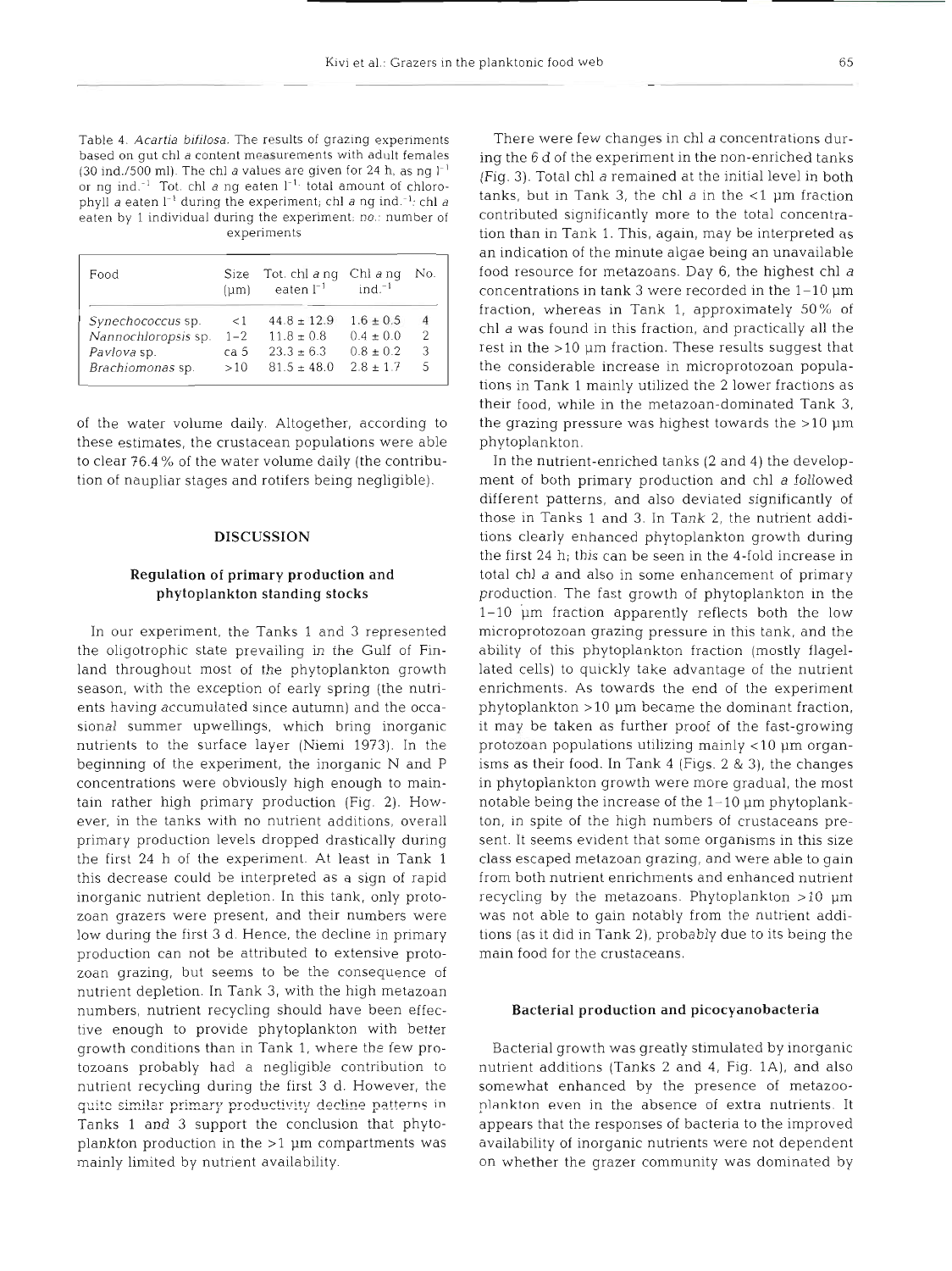microprotozoans or crustaceans, as the development of thymidine incorporation during the experiment was similar in Tanks 2 and 4. On the other hand, bacteria may gain from the metazoan abundance even in nutrient-depleted situations by several ways. One of these is the benefit from the large metazoan population being able to recycle nutrients from the very beginning of the experiment (tank 3, Fig. lA), in contrast to the recycling by microprotozoa (Tank l), where nutrient recycling was probably effective only during the last couple of days.

The development of pico-sized cyanobacteria in all tanks bore some resemblance to that of bacterial production: highest final numbers were found in Tanks 2 and 4, whereas the changes in Tank 1 were not very drastic (Fig. 1B). Again, in comparison with Tank 1, the cyanobacteria numbers in Tank 3 were somewhat higher from Day 3 on. The cyanobacteria found in the tanks were single, coccoid cells, which are considered to be too small for most metazooplankton to catch and ingest (Kleppel 1993), but may be utilized by microprotozoans (Kuosa 1990).

# Grazing by microprotozoans and metazoans, and their ecological interactions

As the microprotozoans underwent a major community change during the last **3** d of the experiment in Tanks 1 and **2,** both their total grazing efficiency and their structuring of the prey communities during Days 1 to 3 and Day 6 represent 2 levels in the top-down control exerted by them. The tintinnid community prevailing during the first 3 d could not control the growth of their prey due to their low community clearance rates (Fig. 5). Moreover, their feeding effort was divided rather evenly on the whole size range of ingested food particles (from  $2.8$  to  $21.0 \,\mathrm{\upmu m}$ ). Tintinnid clearance rates versus biomass ratios have been found to be comparable to that of aloricate oligotrichs (Kivi & Setala 1995). Thus, the low grazing impact of the tintinnid-dominated community simply reflects the low numbers of tintinnids present.

In contrast to the tintinnid community, the aloricates showed a clear pattern in their food preferences (Fig. 5). In both Tanks 1 and **2** their community structure was remarkably similar, in spite of the 2.5-fold difference in total biomass, and this similarity was also reflected in their preferential food particle sizes The aloricate strobilidids and strombidids preferred the smallest food items, and their grazing efficiencies were clearly lower on the largest particle size classes. However, even particles up to ca 20 µm were also taken up by the aloricate ciliates.

Due to the low microprotozoan numbers in Tanks 3 and 4, where practically no growth of aloricate oligo-

ichs took piace during the whole experiment. the characteristic ranging of the prevailing intinuited community, during<br>razing of the prevailing intinuited community, during<br>training of the prevailing intinuited community,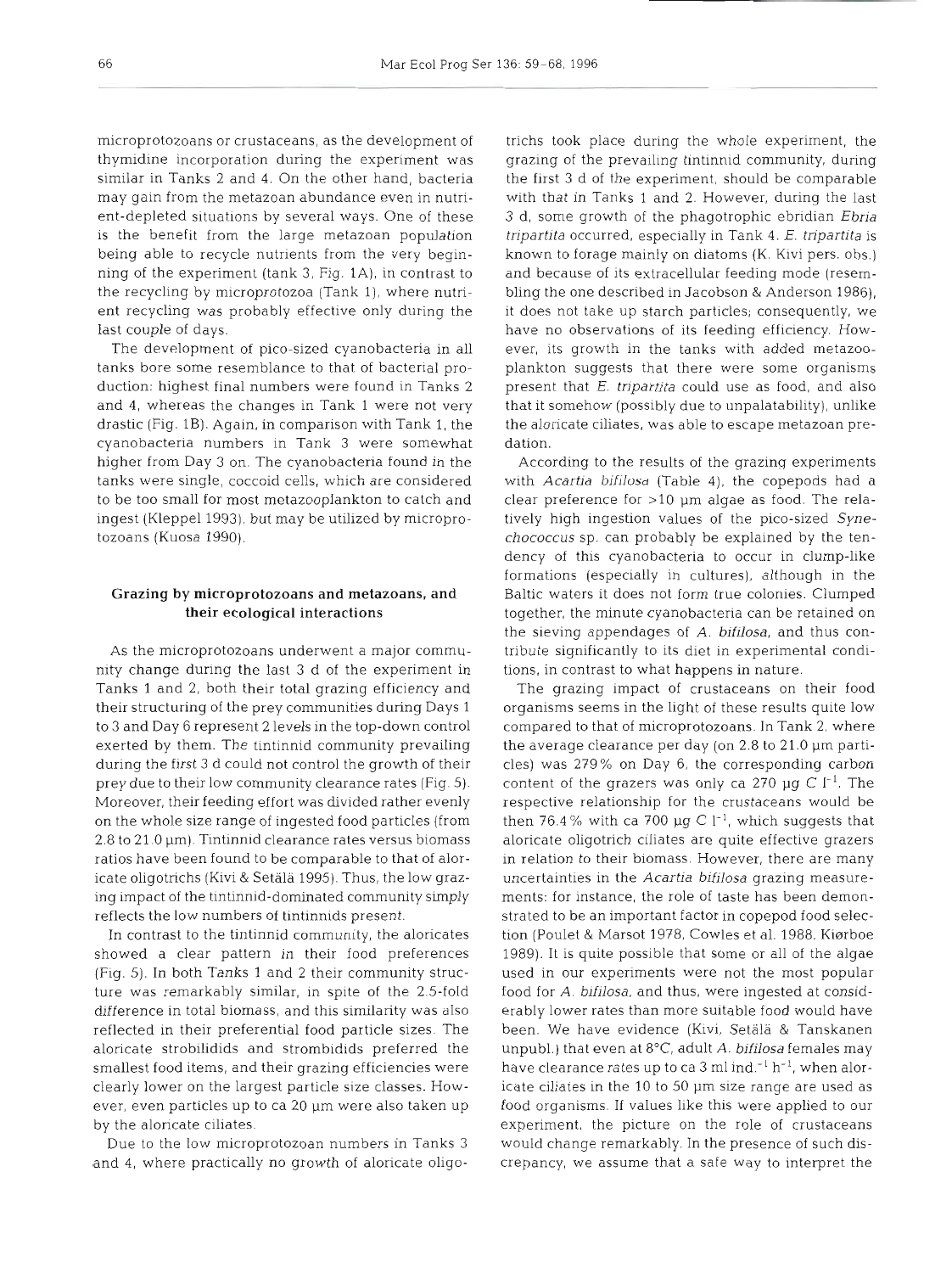metazoan role in this experiment is to do it indirectly, by examining the effects the presence or absence of metazoans caused on other members of the food web.

## Conclusions

The results of the experiment demonstrate in several ways that both bottom-up (resource availability) and top-down regulatory mechanisms appear to function simultaneously in the planktonic community. The growth enhancement by the N and P additions could be clearly observed in every organism group dependent on these resources (bacteria, picocyanobacteria and phytoplankton). However, attributing the changes during the experiment, for instance in bacterial production, only to the nutrient additions would overlook the complex interactions where inorganic nutrient recycling, exudation by phytoplankton and the increased organic substrate pool due to 'sloppy feeding' of zooplankton (Lampert 1978) should also be taken into account. An example of this kind of interaction of several factors producing enhanced resource availability can be seen in the comparison of bacterial production in Tanks 1 and 3, neither of which had any nutrient additions. The higher bacterial production level in Tank 3 is very probably the result of the crustacean zooplankton providing bacteria with resources by some or all of the 3 processes mentioned above. Thus, even if we restrict our view of the phenomena occurring at the lower trophic levels to the bottom-up type regulation, it would be useful to keep in mind that we are actually observing the outcome of multiple intertwined processes, working simultaneously within the planktonic food web.

One main conclusion to be made of our study is that planktonic protozoans, especially ciliates, are heavily controlled by metazoan grazing. Thus, the shaping effects of metazoan grazing can reach lower trophic levels by means of ciliate population control. In the trophic cascade, high metazoan grazing pressure will probably result in planktonic communities with a higher relative proportion of  $<$ 10  $\mu$ m unicellular organisms (as in Hansen et al. 1993). On the other hand, low metazoan grazing can lead to uncontrolled ciliate growth and to the consequent low biomass of smaller nanoplankton, but also to an increase in large phytoplankton biomass. Oviatt et al. (1989) found in an extended mesocosm experiment that high numbers of ciliates coincided with the increase of diatoms, while flagellates and monads (mainly  $<$  10  $\mu$ m) declined. This is in accordance with our short-term results, in which the dominance of ciliates also directed community grazing pressure to the  $<$ 10  $\mu$ m size class in our experiments.

It has been frequently argued that while filter-feeding cladocerans can ingest a wide range of differently sized particles, copepods show selectivity for larger food (e.g. Lampert & Taylor 1984). In contrast to this, Roman et al. (1988) observed copepods consuming significant quantities of heterotrophic nanoflagellates. They also found, as in our study, that bacterial growth was stimulated by the presence of copepods. However, due to their experimental design, ciliates were excluded from the mesocosms, and the only food available for copepods consisted of small diatoms and flagellates. Lampert et al. (1986) observed an increase in plankton <35 µm in the absence of metazoan grazers, but they also do not discuss the role of ciliates in this process. In the presence of ciliates the copepods may switch their feeding mode to an 'ambush-and-attack' type foraging, concentrating on larger, motile prey which can trigger their attack mechanism by kinetic stimuli (Tiselius & Jonsson 1992). In our experiment, the high proportion of the cladoceran **Bosmina** *c. mar***itima** may have caused the food spectrum of the metazoan community to extend lower than what would have happened with a copepod-dominated community (which is the prevailing type of metazoan communities in the northern Baltic during most of the annual productive period). As our results strongly suggest that the metazoans graze mainly on microplankton and larger nanoplankton, we conclude that their main role in shaping the Baltic plankton community is largely due to the regulation of these plankton components.

According to our results, the qualitative differences in ciliate and crustacean top-down control are reflected in the composition of their prey populations. For instance, the succession of the **3** different size fractions of chl a in Tanks 2 and 4, representing ciliate- and crustacean-dominated grazer communities, suggests that while the grazers may set the limits of the total phytoplankton biomass, the most profound differences may be found in the composition of phytoplankton, affected by the different prey preferences of the proto- and metazoans. Hence, it seems possible that planktonic communities with similar phytoplankton total biomasses but with different community structures of phytoplankton and their grazers could emerge under varying environmental conditions.

Acknowledgements. We thank the staff of Tvärminne Zoological Station, whose positive attitude helped in constructing and running the laboratory experiment. The comments of 3 anonymous reviewers neipea to Improve the manuscript. Our special thanks to the group of undergraduate students who took interest in the experiment and helped to carry out many measurements. They know who they are